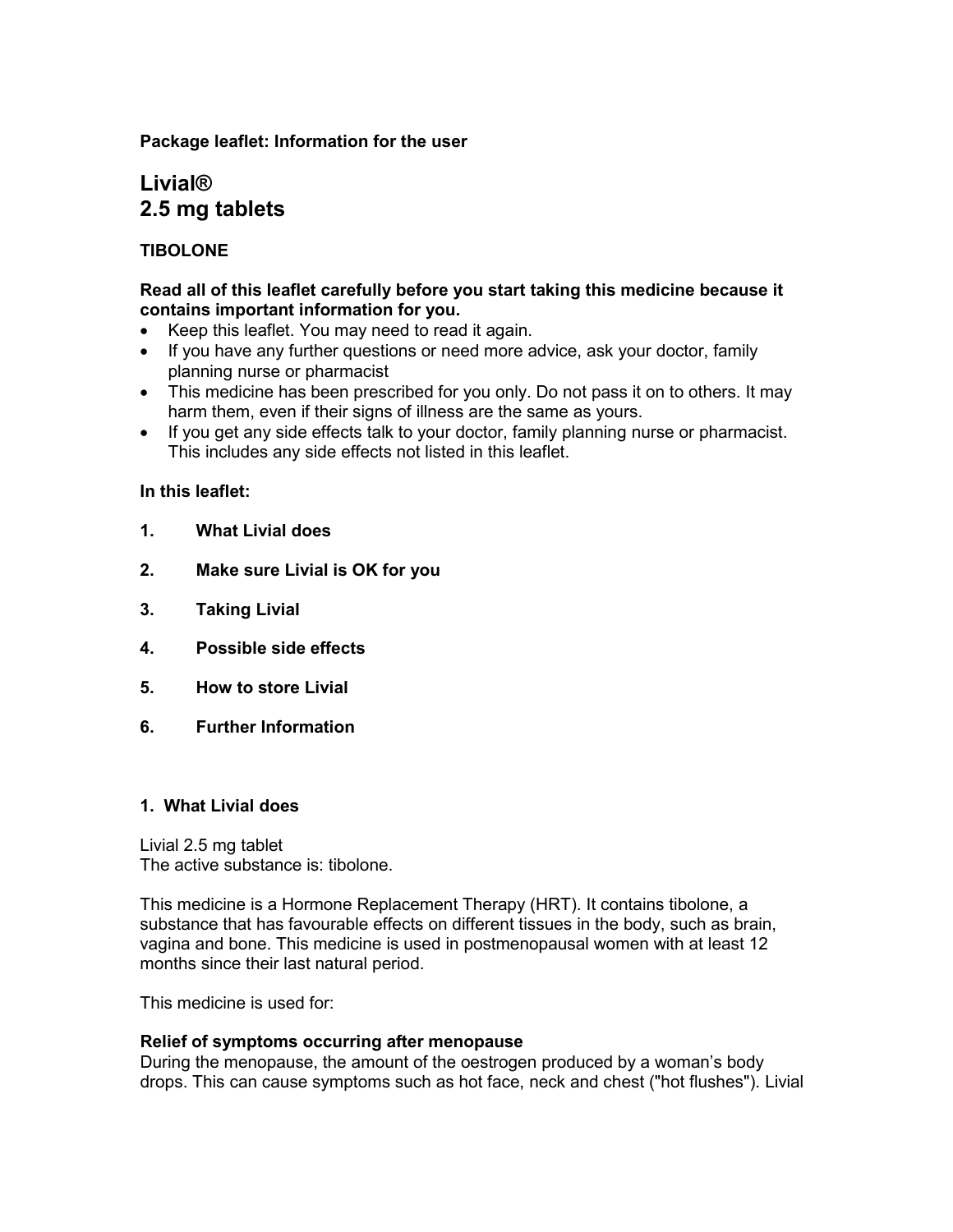alleviates these symptoms after menopause. You will only be prescribed this medicine if your symptoms seriously hinder your daily life.

#### **Prevention of osteoporosis**

After the menopause some women may develop fragile bones (osteoporosis). You should discuss all available options with your doctor.

If you are at an increased risk of fractures due to osteoporosis and other medicines are not suitable for you, you can use Livial to prevent osteoporosis after menopause.

There are three different kinds of HRT:

- **Oestrogen-only HRT**
- **Combined HRT**, containing two kinds of female hormone, an oestrogen and a progestogen.
- **Livial,** which contains a substance called tibolone

Livial is different from other HRT. Instead of actual hormones (such as oestrogen and progestogen) it contains tibolone. Your body breaks down tibolone to make hormones. Its effects and benefits are similar to combined HRT.

In section 6, 'More about Livial' you can find more information about Livial and what it is used for.

### **2. Make sure Livial is OK for you**

For information on when you can start taking Livial, (including after a **hysterectomy**) see Section 3.1 (overleaf)

#### **Medical History and regular check-ups**

The use of HRT or Livial carries risks that need to be considered when deciding whether to start taking it, or whether to carry on taking it. This is especially important if you are more than 60 years old.

The experience in treating women with a premature menopause (due to ovarian failure or surgery) is limited. If you have a premature menopause the risks of using HRT or Livial may be different. Please talk to your doctor.

#### **Before you start taking or restart HRT or Livial**

Your doctor will ask about your own and your family's medical history. Your doctor may decide to perform a physical examination. This may include an examination of your breasts and /or an internal examination, if necessary.

**→Tell your doctor** if you have any medical problems or illnesses.

#### **Regular check-ups**

Once you have started on Livial, you should see your doctor for **regular check-ups** (at least once a year). At these check-ups, discuss with your doctor the benefits and risks of continuing with Livial.

Go for regular breast screening, as recommended by your doctor.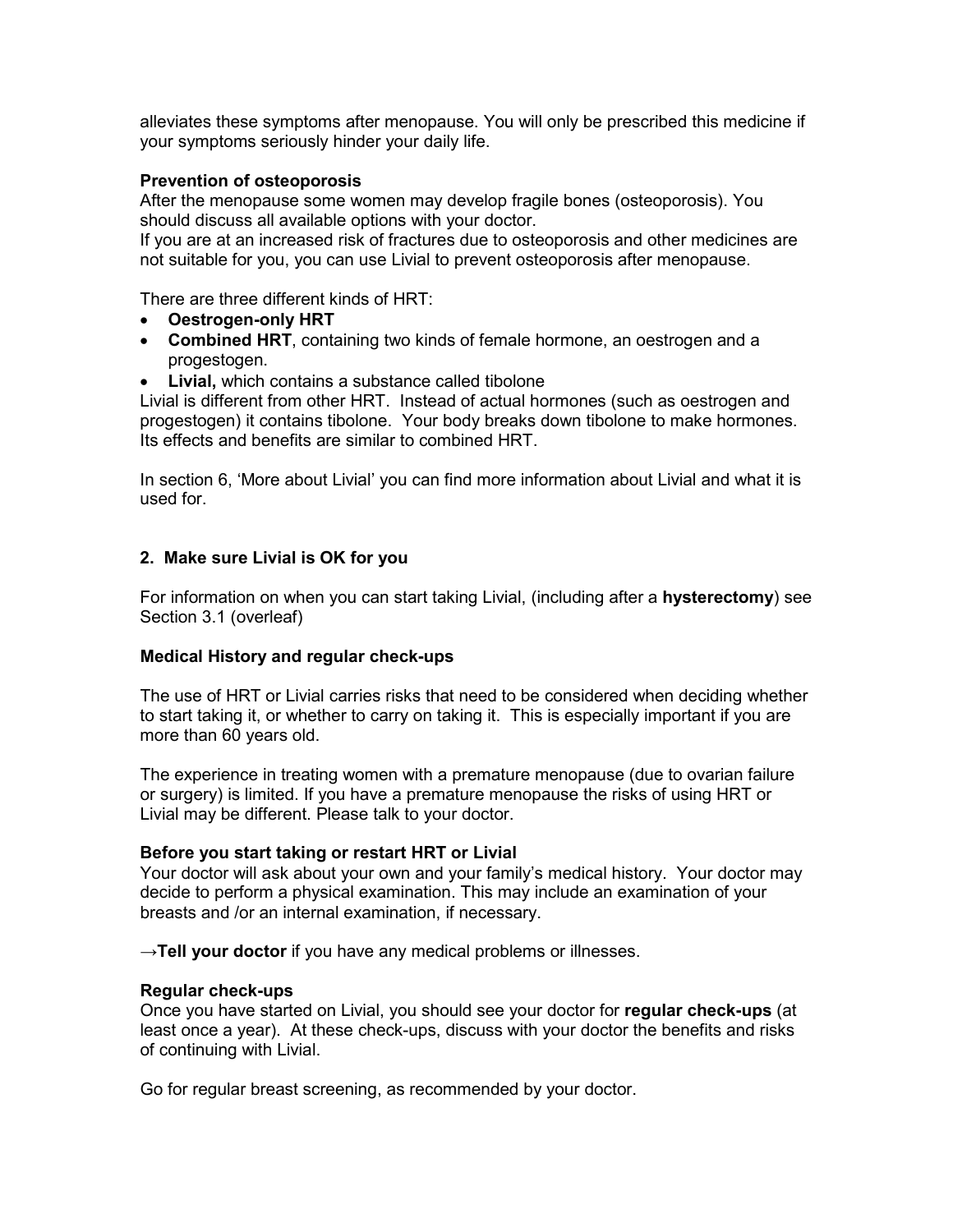### Be sure to

- go for **regular breast screening** and **cervical smear** tests
- regularly **check your breasts** for any changes such as dimpling of the skin, changes in the nipple, or any lumps you can see or feel

## **2.1 Some women should not take Livial**

### **Do not take Livial**

If any of the following applies to you. If you are not sure about any of the points below, **talk to your doctor** before taking this medicine

- If you have or have ever had **breast cancer**, or if you are suspected of having it
- If you have **cancer which is sensitive to oestrogens**, such as cancer of the womb lining (endometrium), or if you are suspected of having it
- If you have any **unexplained vaginal bleeding**
- If you have **excessive thickening of the womb lining** (endometrial hyperplasia) that is not being treated.
- If you have or have ever had a **blood clot in a vein** (thrombosis), such as in the legs (deep venous thrombosis) or the lungs (pulmonary embolism)
- If you have a **blood clotting disorder** (such as protein C, protein S, or antithrombin deficiency)
- If you have or recently have had a disease caused by blood clots in the arteries, such as a **heart attack**, **stroke** or **angina**
- If you have or have ever had a **liver disease** and your liver function tests have not returned to normal
- If you have a rare blood problem called "porphyria" which is passed down in families (inherited)
- If you are **allergic** (hypersensitive) to tibolone or any of the other ingredients of Livial (listed in section 6 More about Livial)
- If you are **pregnant** or think you might be pregnant.
- If you are **breastfeeding**.

If any of the above conditions appear for the first time while taking this medicine, stop taking it at once and consult your doctor immediately.

If you have started the menopause you should not take Livial until **12 months after your last natural period.** If you take it sooner than this you may have irregular bleeding.

## **2.2 When to take special care with Livial**

Tell your doctor if you have ever had any of the following problems, before you start the treatment, as these may return or become worse during treatment with Livial. If so, you should see your doctor more often for check-ups:

- fibroids inside your womb
- growth of the womb lining outside your womb (endometriosis) or a history of excessive growth of the womb lining (endometrial hyperplasia)
- increased risk of developing blood clots (see "Blood clots in a vein (thrombosis)")
- increased risk of getting an oestrogen-sensitive cancer (such as having a mother, sister or grandmother who has had breast cancer)
- high blood pressure
- a liver disorder, such as a benign liver tumour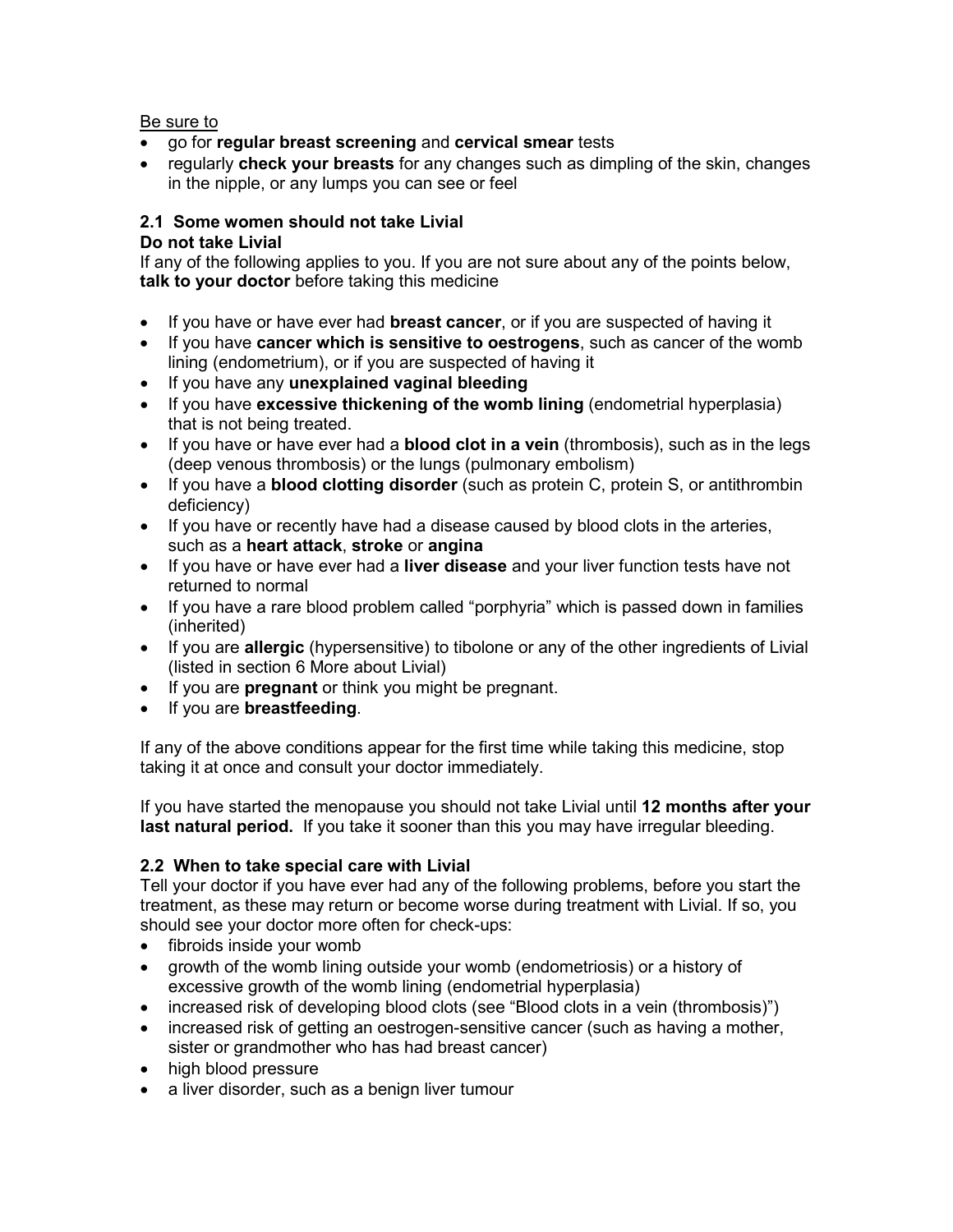- diabetes
- gallstones
- migraine or severe headaches
- a disease of the immune system that affects many organs of the body (systemic lupus erythematosus, SLE)
- epilepsy
- asthma
- a disease affecting the eardrum and hearing (otosclerosis)
- a very high level of fat in your blood (triglycerides)
- fluid retention due to cardiac or kidney problems

## **2.3 Stop taking Livial and see a doctor immediately**

- If you notice any of the following when taking HRT or Livial:
- any of the conditions mentioned in the "Do not take Livial" section
- yellowing of your skin or the whites of your eyes (jaundice). These may be signs of a liver disease
- a large rise in your blood pressure (symptoms may be headache, tiredness, dizziness)
- migraine-like headaches which happen for the first time
- if you become pregnant
- if you notice signs of a blood clot, such as:
- − painful swelling and redness of the legs
- − sudden chest pain
- − difficulty in breathing

For more information, see "Blood clots in a vein (thrombosis)".

**Note:** Livial is not a contraceptive. If it is less than 12 months since your last menstrual period or you are under 50 years old, you may still need to use additional contraception to prevent pregnancy. Speak to your doctor for advice.

## **2.4 HRT and Cancer**

## **Excessive thickening of the lining of the womb (endometrial hyperplasia) and cancer of the lining of the womb (endometrial cancer)**

There have been reports of an increased cell growth or cancer of the lining of the womb in women using Livial. The risk of cancer of the lining of the womb increases the longer you take the medicine.

## **Irregular bleeding**

## **You may have irregular bleeding or drops of blood (spotting) during the first 3-6 months of taking Livial. But if the bleeding or spotting:**

- Carries on for more than the first 6 months
- Starts after you have been taking Livial for more than 6 months
- Carries on even after you've stopped taking Livial
- **→see your doctor as soon as possible.**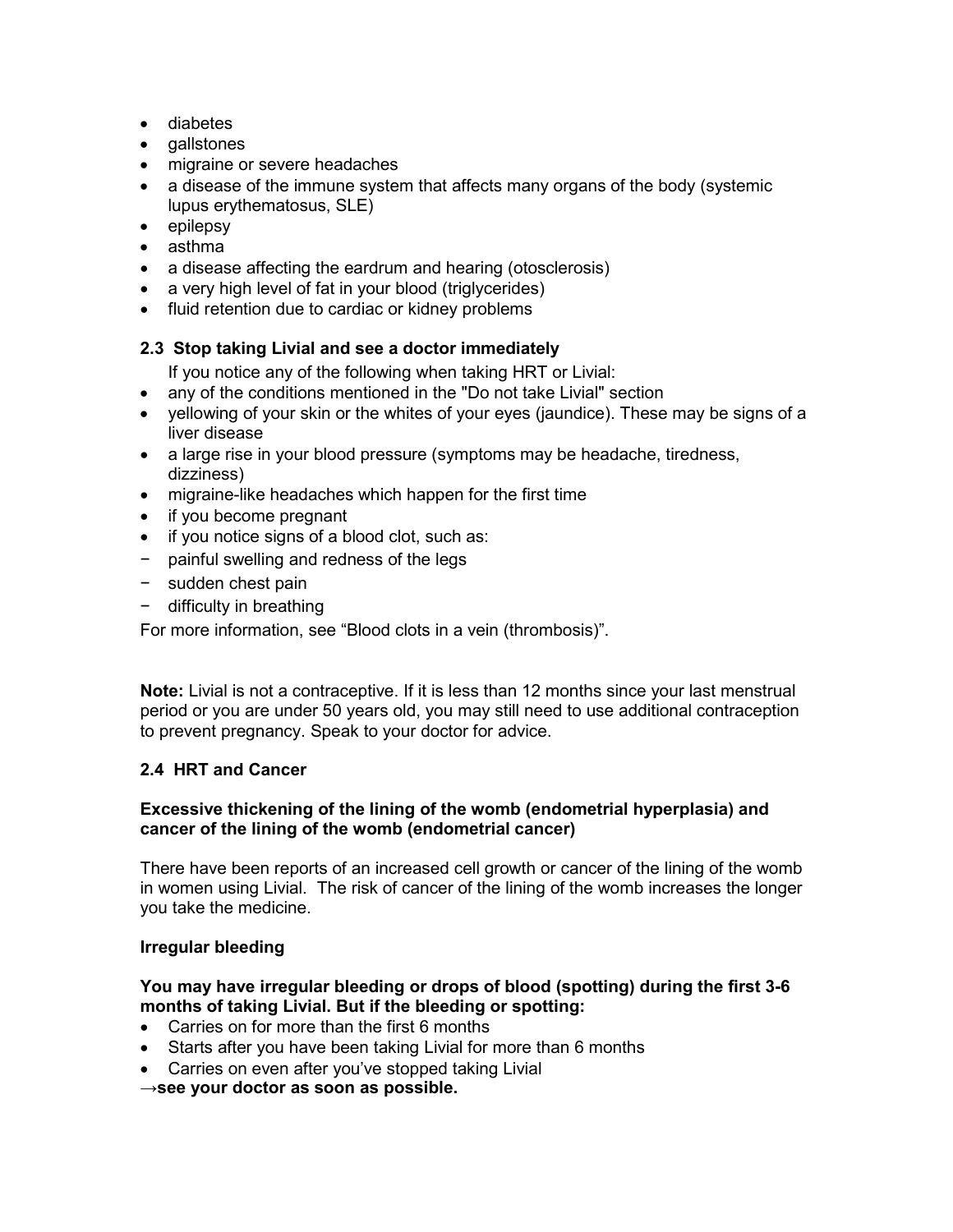### **Breast cancer**

Evidence suggests that taking combined oestrogen-progestogen and possibly also oestrogen-only HRT increases the risk of breast cancer. The extra risk depends on how long you take HRT. The additional risk becomes clear within a few years. However, it returns to normal within a few years (at most 5) after stopping treatment.

#### **Compare**

Women taking Livial have a lower risk than women using combined HRT and a comparable risk with oestrogen-only HRT.

**Regularly check your breasts. See your doctor if you notice any changes such as**:

- Dimpling or sinking of the skin
- Changes in the nipple
- Any lumps you can see or feel

### **→Make an appointment to see your doctor as soon as possible**

#### **Ovarian cancer**

Ovarian cancer is rare. A slightly increased risk of ovarian cancer has been reported in women taking HRT for at least 5 to 10 years.

#### **Compare**

For women aged 50 to 69 who are not taking HRT, on average about 2 women in 1000 will be diagnosed with ovarian cancer over a 5-year period. For women who have been taking HRT for 5 years, there will be between 2 and 3 cases per 1000 users (i.e. up to 1 extra case).

With use of Livial, the increased risk of ovarian cancer is similar to other types of HRT.

### **2.5 Effect of HRT on heart and circulation**

### **Blood clots in a vein (thrombosis)**

The risk of **blood clots in the veins** is about 1.3 to 3-times higher in HRT users than in non-users, especially during the first year of taking it.

Blood clots can be serious, and if one travels to the lungs, it can cause chest pain, breathlessness, fainting or even death.

You are more likely to get a blood clot in your veins as you get older and if any of the following applies to you. Inform your doctor if any of these situations apply to you:

- you are **pregnant** or recently had a baby
- you use **oestrogens**
- you are **unable to walk** for a long time because of major surgery, injury or illness (see also section 3, If you need to have surgery)
- you are seriously **overweight** (BMI >30 kg/m<sup>2</sup>)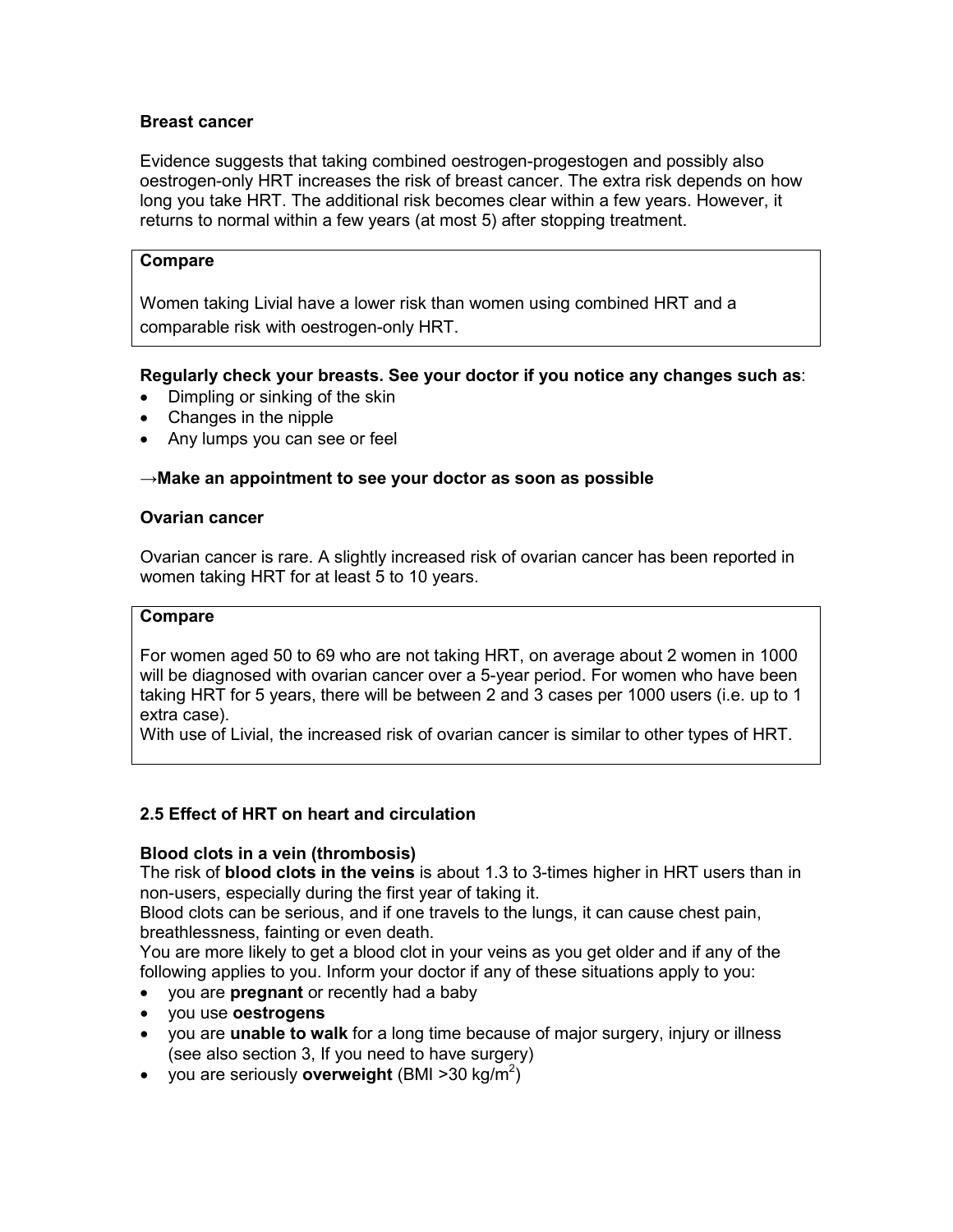- you have any **blood clotting problem** that needs long-term treatment with a medicine used to prevent blood clots
- if any of your **close relatives has ever had a blood clot** in the leg, lung or another organ
- you have **systemic lupus erythematosus (SLE)**
- you have **cancer**.

For signs of a blood clot, see "Stop taking Livial and see a doctor immediately".

#### **Compare**

Looking at women **in their 50s** who are **not taking HRT**, on average, over a 5 year period, **4 to 7 in 1000** would be expected to get a blood clot in a vein. For women **in their 50s** who have been **taking oestrogen-progestogen HRT** for over 5 years, there will be **9 to 12 cases in 1000** users (i.e. an extra 5 cases).

With use of Livial, the increased risk of getting a blood clot in a vein is lower than with other types of HRT.

### **Heart disease (heart attack)**

There is no evidence that HRT or Livial will prevent a heart attack.

Women over the age of 60 who use oestrogen-progestogen HRT are slightly more likely to develop heart disease than those not taking any HRT. As the risk of heart disease strongly depends on age, the number of extra cases of heart disease due to use of oestrogen-progestogen HRT is very low in healthy women close to menopause, but will rise with more advanced age.

There is no evidence to suggest that the risk of myocardial infarction with Livial is different to the risk of other HRT.

### **Stroke**

Recent research suggests that HRT and Livial slightly increases the risk of having a stroke. The increased risk is seen mainly in women over 60 years old. Other things that can increase the risk of stroke include:

- Getting older
- High blood pressure
- Smoking
- Drinking too much alcohol
- An irregular heartbeat

#### **If you are worried about any of these things**, talk to your doctor to see if you should take HRT

#### **Compare**

Looking at women **in their 50s** who are not taking Livial – on average, over a 5-year period, **3 in 1000** would be expected to have a stroke. For women in their 50s who are taking Livial, the figure would be **7 in 1000** (i.e. an extra

4 cases).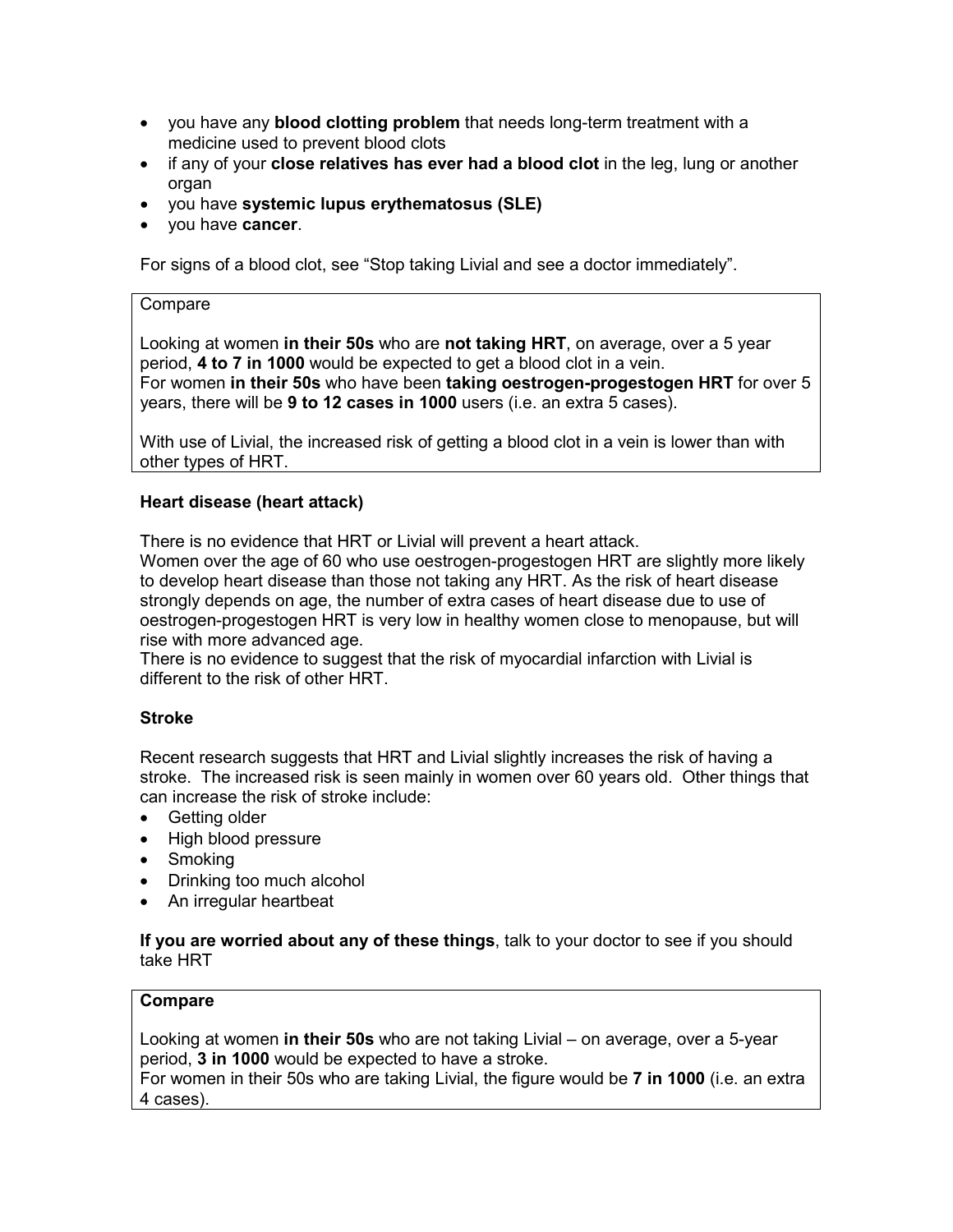Looking at women **in their 60s** who are not taking Livial – on average, over a 5-year period, **11 in 1000** would be expected to have a stroke. For women **in their 60s** who are taking Livial, the figure would be **24 in 1000** (i.e. an extra 13 cases).

## **2.6 Other conditions**

HRT will not prevent memory loss. There is some evidence of a higher risk of memory loss in women who start using HRT after the age of 65. Speak to your doctor for advice.

### **2.7 Using other medicines**

Some medicines may interfere with the effect of Livial. This might lead to irregular bleeding. This applies to the following medicines:

- Medicines against **blood clotting** (such as warfarin)
- Medicines for **epilepsy** (such as phenobarbital, phenytoin and carbamazepin)
- Medicines for **tuberculosis** (such as rifampicin)
- Herbal remedies containing **St John's Wort** (Hypericum perforatum).

Please tell your doctor or pharmacist if you are taking or have recently taken any other medicines including medicines obtained without a prescription, herbal medicines or other natural products.

## **2.8 Having an Operation**

**If you are going to have an operation**, make sure your doctor knows about it. You may need to stop taking HRT about 4 to 6 weeks before the operation, to reduce the risk of a blood clot. Your doctor will tell you when you can start taking HRT again.

## **2.9 Taking Livial with Food and Drink**

You can eat or drink normally while you are taking Livial.

### **2.10 Pregnancy and Breast-Feeding**

Livial is for use in postmenopausal women only. If you become pregnant, stop taking Livial and contact your doctor.

### **2.11 Driving and Using Machines**

Livial has no known effect on the ability to drive or use machines.

### **2.12 Livial contains Lactose**

If you have been told by your doctor that you have an intolerance to some sugars, contact your doctor before using Livial.

If you are worried about anything in this section, talk to your doctor about the risks and benefits of HRT.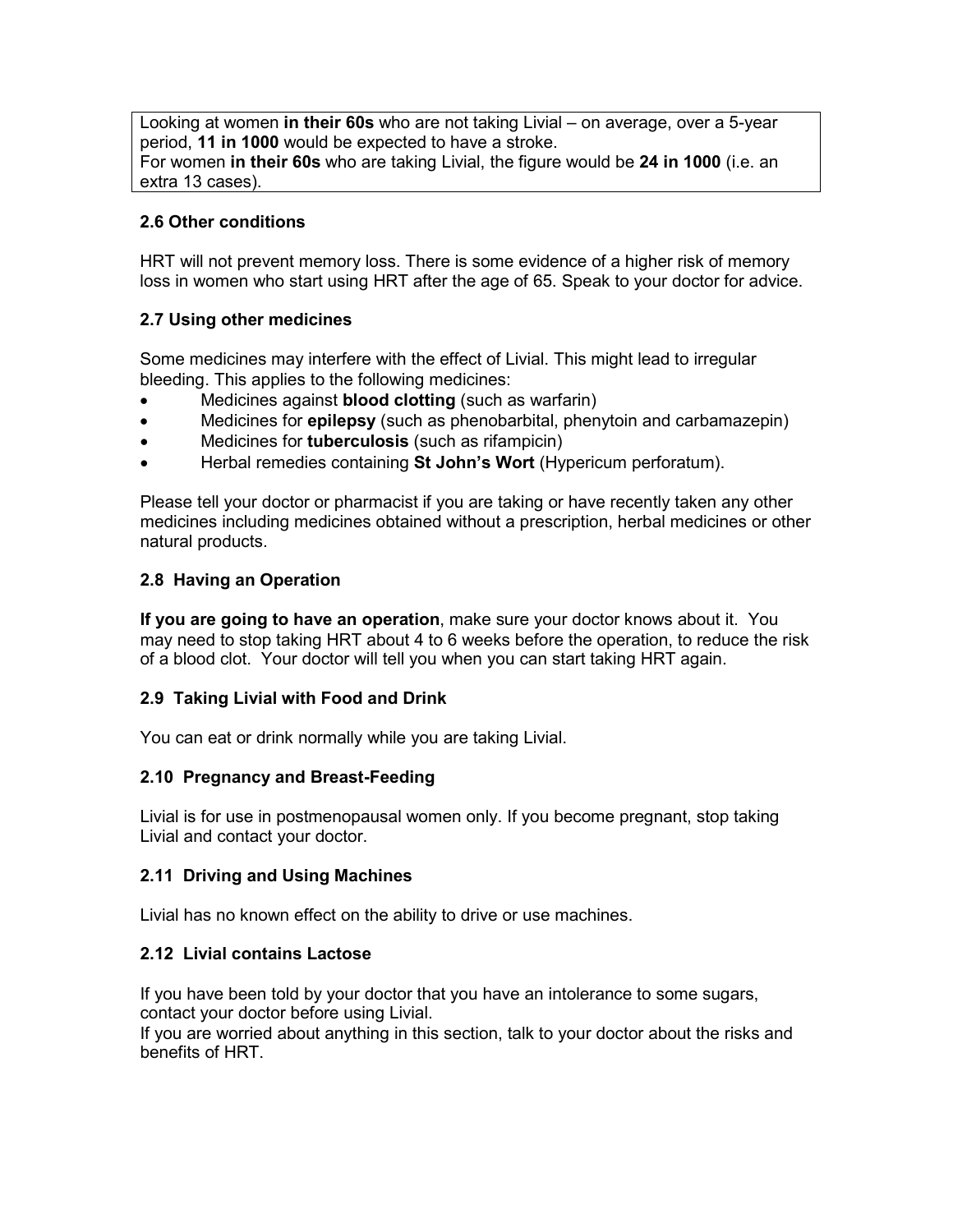## **3. Taking Livial**

### **3.1 When can you start taking Livial?**

| If it is not yet 12 months since your last<br>natural period                                                                                                                               | <b>Wait before taking Livial</b><br>(see Section 2.1)                         |
|--------------------------------------------------------------------------------------------------------------------------------------------------------------------------------------------|-------------------------------------------------------------------------------|
| If you are changing over from a period<br>free HRT (see note below)<br>If you have never used HRT before                                                                                   |                                                                               |
| If you were prescribed HRT because you<br>have had a hysterectomy<br>If you are being treated for endometriosis<br>(a condition in which parts of the womb<br>lining move around the body) | <b>Start taking Livial straight away</b>                                      |
| If you are changing over from another type<br>of HRT with which you have periods<br>(see the note below)                                                                                   | Wait for your next period. Start taking<br>Livial as soon as your period ends |

## **If you are changing over from another type of HRT**

There are several different types of HRT, such as tablets patches and gels. Most contain either oestrogen, or oestrogen and progestogen. With some you still have periods, and with some you don't *(these are called period-free HRT)*.

### **3.2 How to take Livial**

**The usual dose is one tablet every day.** Take this dose unless your doctor or pharmacist told you to do something different.

Press the tablet so that it comes through the foil. Swallow the tablet with some water or other drink, without chewing. **Take Livial at the same time each day.**

The strips of tablets are marked with the days of the week. Start by taking a tablet marked with the current day. For example, if it is Monday, take a tablet marked Monday on the top row of the strip. Follow the arrows until the strip is empty. Start the next strip the next day. Do not leave a break between strips or packs.

Your doctor will aim to prescribe the lowest dose to treat your symptoms for as short as necessary. Speak to your doctor if you think this dose is too strong or not strong enough.

### **3.3 If you take more Livial than you should**

It is unlikely that taking more than one tablet will do you any harm, but you may feel sick, be sick or have some vaginal bleeding.

### **3.4 If you forget to take Livial**

If you forget to take a tablet, take it as soon as you remember, unless you are more than 12 hours late. If you are more than 12 hours late, just skip it, and take your next tablet at the usual time. **Don't take a double dose.**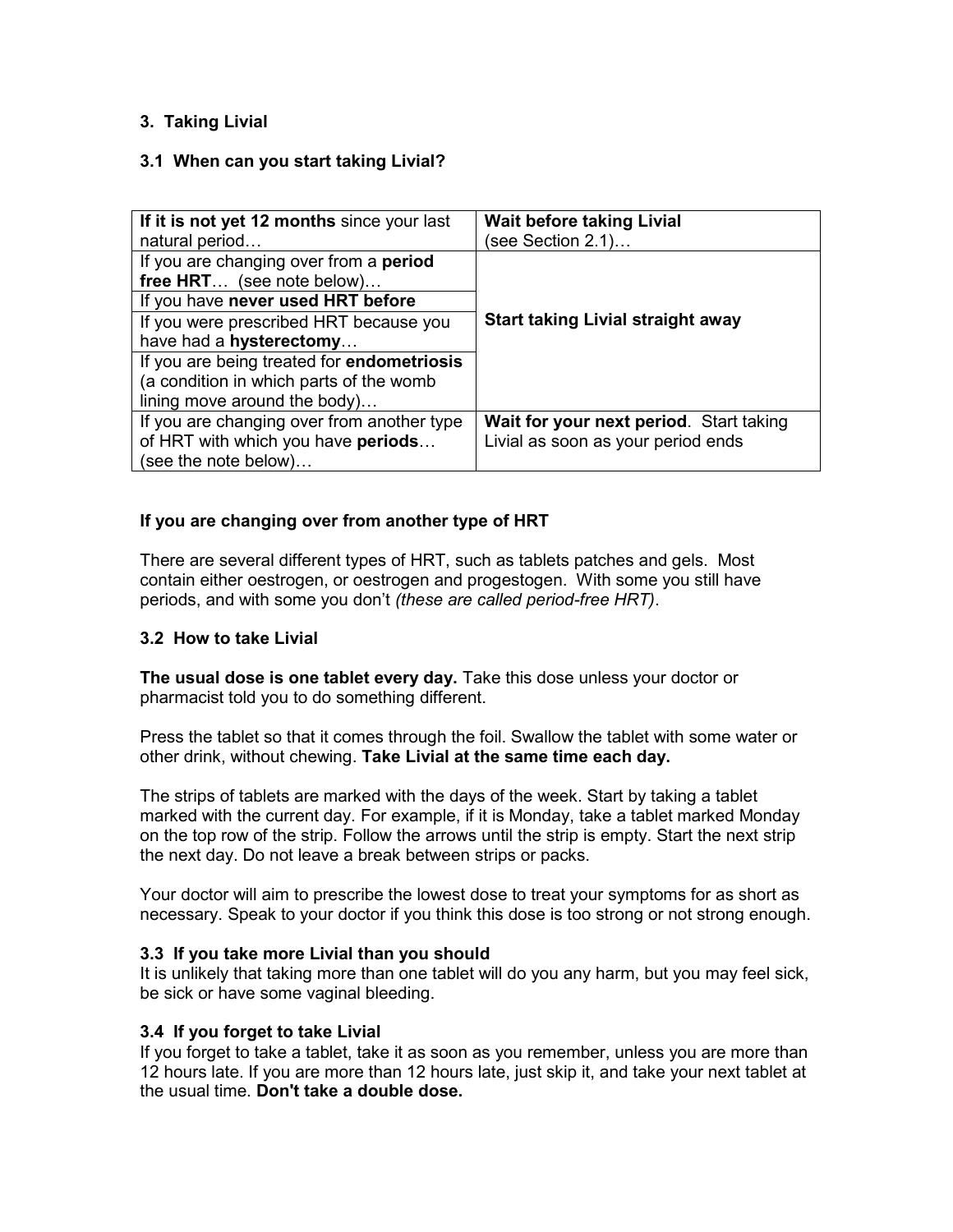## **3.5 If you need to have surgery**

If you are going to have surgery, tell the surgeon that you are taking Livial. You may need to stop taking Livial about 4 to 6 weeks before the operation to reduce the risk of a blood clot (see section 2, 'Blood clots in a vein'). Ask your doctor when you can start taking Livial again.

## **4. Possible side effects**

The following diseases are reported more often in women using HRT compared to women not using HRT:

- breast cancer
- abnormal growth or cancer of the lining of the womb (endometrial hyperplasia or cancer)
- ovarian cancer
- blood clots in the veins of the legs or lungs (venous thromboembolism)
- heart disease
- stroke

• probable memory loss if HRT is started over the age of 65

For more information about these side effects, see section 2.

Like all medicines, Livial may have side effects, although not everybody gets them**. Most side effects are mild.**

**→Tell your doctor or pharmacist** if you are worried about any side effects which you think may be due to Livial. (see also section 2.3, 'Stop taking Livial and see a doctor immediately')

## **4.1 Serious side effects – see a doctor straight away**

## **If you think you may have signs of a serious side effect, see a doctor straight away.**

You may need to stop taking Livial:

- If your **blood pressure** rises
- If your skin or the whites of your eyes go yellow (**jaundice**)
- If you suddenly have **migraine**-type headaches (see section 2.5 above)
- If you have signs of a **blood clot** (see section 2.5 above)
- If you get any of the problems listed in section 2.1 (Do not take Livial)

## **4.2 Other side effects**

**Common** (affect up to 1 in 10 women):

- breast pain
- stomach or pelvic pain
- unusual hair growth
- vaginal bleeding or spotting.

This is usually nothing to worry about in the first few months of taking HRT. If bleeding continues, or starts after you have been on HRT for a while See Section 2.4.

• vaginal problems such as more secretions, itching, irritation and thrush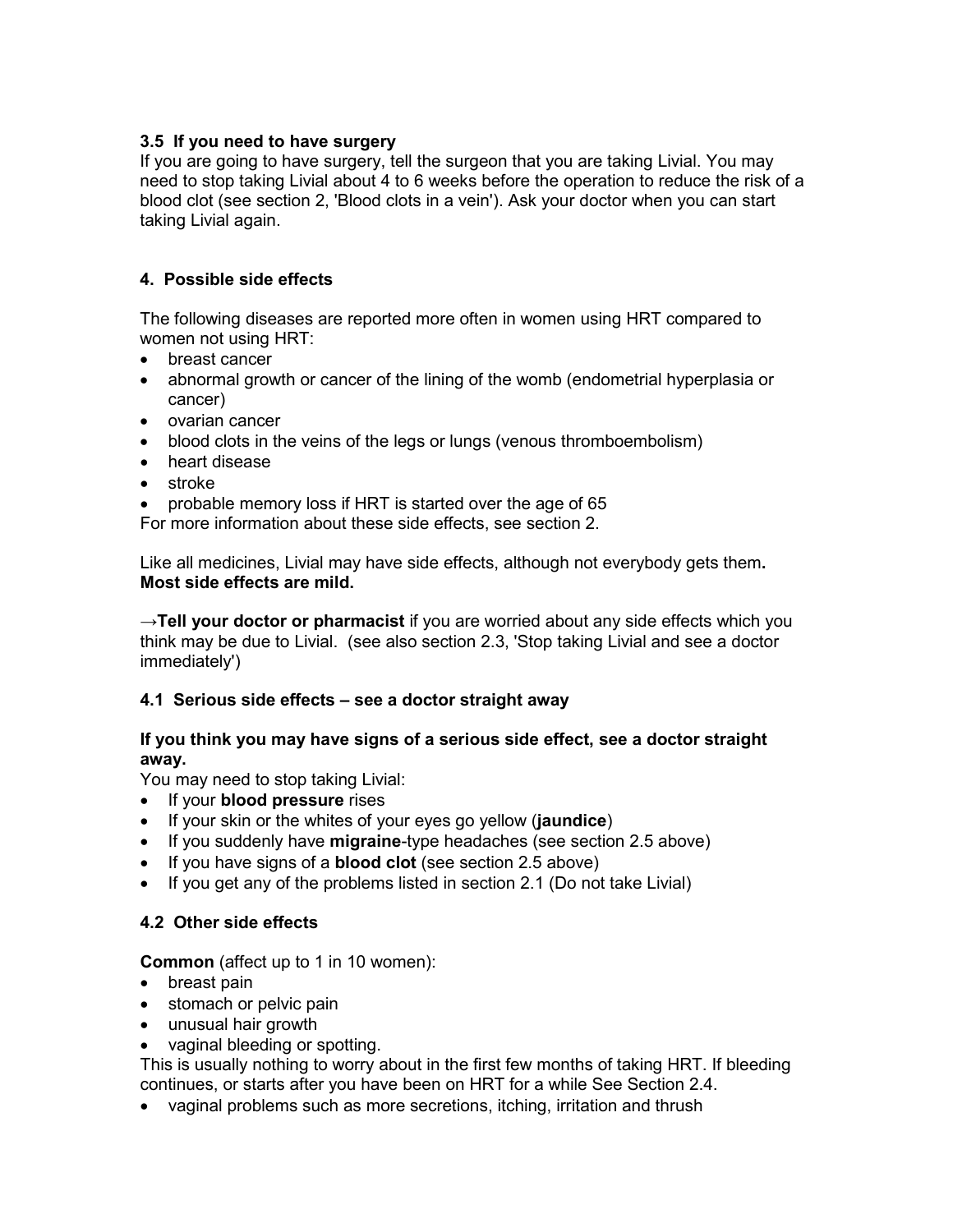- thickening of the lining of the womb or the lining of the cervix
- weight gain.

**Uncommon** (affects up to 1 in 100 women):

- swollen hands, ankles or feet a sign of fluid retention
- stomach upset
- acne
- painful nipples or breasts feeling uncomfortable
- vaginal infections

**Rare** (affects up to 1 in 1000 women):

• itchy skin

Some women taking Livial have also reported:

- depression, dizziness, headache
- joint pain or muscle pain
- skin problems such as rash or itching
- loss of vision or blurred vision
- changes in liver tests

There have been reports of breast cancer and of an increased cell growth or cancer of the lining of the womb in women using Livial.

 $\rightarrow$ Tell your doctor if any of the above mentioned side effects continues or becomes troublesome.

The following side effects have been reported with other HRTs:

- gall bladder disease
- various skin disorders:
	- − discolouration of the skin especially of the face or neck known as "pregnancy patches" (chloasma)
	- − painful reddish skin nodules (erythema nodosum)
	- − rash with target-shaped reddening or sores (erythema multiforme)

#### **5. How to store Livial**

Keep your tablets where children cannot see or reach them. Do not use after the 'use by' date on the pack. The expiry date refers to the last day of that month.

Keep your tablets in the blister strip in the pack, in a dry place, away from the light, below 25°C, but not in the fridge.

### **6. Further information**

#### **What Livial contains**

Each tablet contains 2.5 milligrams of **tibolone.**

Each tablet also contains the inactive ingredients, potato starch, lactose, ascorbyl palmitate and magnesium stearate.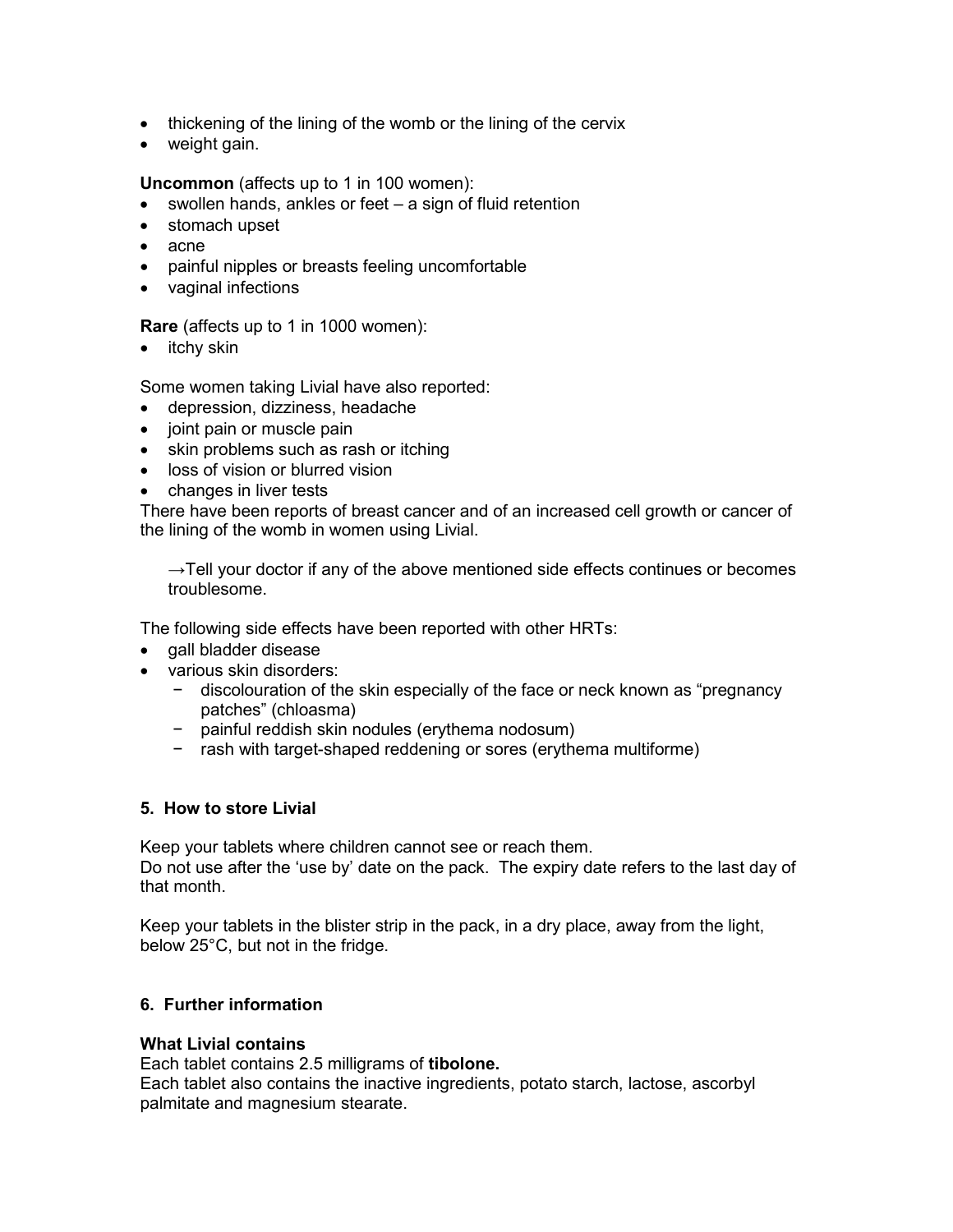### **What Livial looks like and the contents of the pack**

Livial tablets are white, and marked Organon\* on one side, and "MK2" on the other side. They come in packs of one or three strips of 28 tablets.

#### The **Marketing Authorisation Holder** is**:**

Merck Sharp & Dohme Limited Hertford Road, Hoddesdon, Hertfordshire, EN11 9BU, UK

#### The **manufacturer** is:

Organon (Ireland) Ltd Drynam Road, Swords, Co. Dublin, Ireland

#### **This leaflet was revised in March 2014.**

#### **More about Livial**

The most important natural sex hormones in women are oestrogens and progesterone. These hormones are produced in the ovaries. They are needed for normal sexual development and control the menstrual cycle.

The menopause is the time (usually around the age of 50) when the ovaries gradually stop producing oestrogens. If the ovaries are removed surgically before the menopause, the decrease in hormone production occurs very quickly. The decrease in hormone production often leads to symptoms such as hot flushes and night sweats. The shortage of sex hormones may also cause the lining of the vagina to become thin and dry. So sexual intercourse may be painful and vaginal infections may occur more frequently. Some women also experience mood changes, nervousness, depression, irritability and loss of sexual desire.

Oestrogens are also important for bone formation. Bone is built up during youth, and peak bone mass is reached between the age of 20 and 30. After that, bone mass decreases, at first slowly, but later in life more quickly, especially after the menopause. Gradually, the bones become brittle and may easily break (osteoporosis), especially in your spine, hip and wrists. Osteoporosis may also cause back pain, loss of height and a curved back.

Livial contains tibolone, a substance that has beneficial effects on different tissues in the body, such as the brain, vagina and bone. This results in the relief of symptoms such as hot flushes and night sweats, and an improvement in the lining of the vagina, mood and sexual desire. Livial can also stop the process of bone loss that occurs in your spine, hip and wrists after the menopause. Unlike some hormone replacement therapies, Livial does not stimulate the lining of the womb. So treatment with Livial does not cause monthly vaginal bleeding.

**To listen to or request a copy of this leaflet in Braille, large print or audio** please call, free of charge: 0800 198 5000 (UK only)

Please be ready to give the following information: